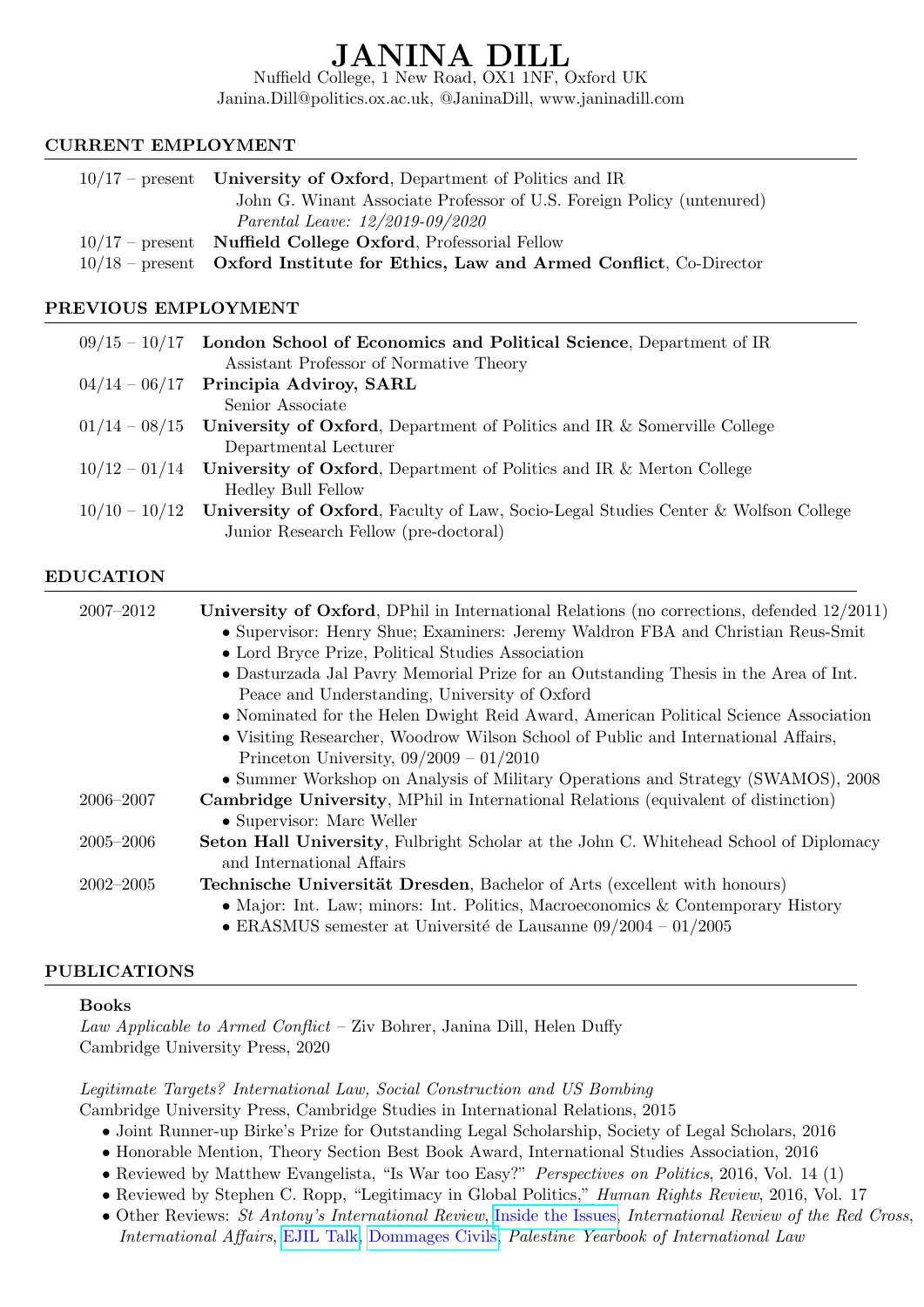## Peer-reviewed Articles & Book Chapters

"Inconstant Care: Public Attitudes towards Force Protection and Civilian Casualties in the United States, United Kingdom, and Israel – Janina Dill, Scott D. Sagan, Benjamin A. Valentino, Journal of Conflict Resolution (accepted)

"Symposium on War by Agreement A Contractarian Ethics of War by Yzthak Benbaji and Daniel Stat- $\text{man}$ " – edited jointly with Cecile Fabre, *Law and Philosophy* (accepted and in production)

["A Kettle of Hawks: Public Opinion on the Nuclear Taboo and Non-Combatant Immunity in the United](https://www.tandfonline.com/doi/full/10.1080/09636412.2022.2038663) [States, United Kingdom, France, and Israel"](https://www.tandfonline.com/doi/full/10.1080/09636412.2022.2038663) — Janina Dill, Scott Sagan, Benjamin Valentino, Security Studies, 2022, Vol. 31 (1), pp.1-31

["Attitudes toward War: Instrumental Imperatives, Moral Principles and International Law"](https://https://onlinelibrary.wiley.com/doi/10.1111/ajps.12635?af=R) – Janina Dill and Livia I. Schubiger, American Journal of Political Science, 2021, Vol. 65 (3), pp. 612-633

"Distinction, Necessity and Proportionality: Afghan Civilians' Attitudes toward Wartime Harm" Ethics and International Affairs, 2019, Vol. 33 (3), pp. 315-342

["A Legal Duty of Care in Attack? Limits to the 'Individualization of War',"](https://www.cambridge.org/core/journals/international-theory/article/do-attackers-have-a-legal-duty-of-care-limits-to-the-individualization-of-war/E1F5B3C4D4744F2B11BD690948E61564) International Theory, 2019, Vol. 11 (1), pp. 1-25

"The Rights and Obligations of Parties to International Armed Conflicts: From Bilateralism, but not Towards Community Interest," in: Georg Nolte and Eyal Benvenisti (eds.) Community Interests across International Law (Oxford: OUP, 2018)

"Just War Theory in Times of Individual Rights," in: Chris Brown and Robyn Eckersley (eds.)  $Ox$ ford Handbook of International Political Theory (Oxford: OUP, 2018)

"Abuse of Law on the 21st Century Battlefield: A Typology of Lawfare" in: Michael Gross and Tamar Meisels (eds.) Soft War: The Ethics of Unarmed Conflict (New York: CUP, 2017)

"Forcible Alternatives to War: Legitimate Violence in 21st Century International Relations," in: Jens David Ohlin (ed.) Theoretical Boundaries of Armed Conflict and Human Rights (New York: CUP, 2016), pp. 289-314

["The 21st Century Belligerent's Trilemma,"](https://academic.oup.com/ejil/article/26/1/83/497498) European Journal of International Law, 2015, Vol. 26 (1), pp. 83-108

"Ending Wars: The 'Jus Ad Bellum Criteria' Suspended, Repeated or Adjusted?" introduction to edited symposium, Ethics, 2015, Vol. 125 (3), pp. 627-630

"The Informal Regulation of Drones and the Formal Legal Regulation of War," contribution to the symposium on: Allen Buchanan and Robert O. Keohane,"Toward a Drone Accountability Regime," Ethics and International Affairs, 2015, Vol. 29 (1), pp. 51-58

"The American Way of Bombing and International Law: Two Logics of Warfare in Tension," in: Matthew Evangelista and Henry Shue (eds.) The American Way of Bombing: Changing Ethical and Legal Norms, from Flying Fortresses to Drones (Ithaca: Cornell University Press, 2014), pp. 131-144

"Limiting Killing in War: Military Necessity and the St Petersburg Assumption," Ethics and International Affairs, 2013, Vol. 26 (3), pp. 311-334 – Janina Dill and Henry Shue

"Should International Law Ensure the Moral Acceptability of War?" The Leiden Journal of International Law, 2012, Vol. 26 (2), pp. 253-270 – discussed on [Opinio Juris](http://opiniojuris.org/2013/11/18/ljil-symposium-comment-janina-dills-international-law-ensure-moral-acceptability-war/) by Christopher Kutz and Gabriella Blum

"Puntland's Declaration of Autonomy and Somaliland's Secession: Two Quests for Self-Governance in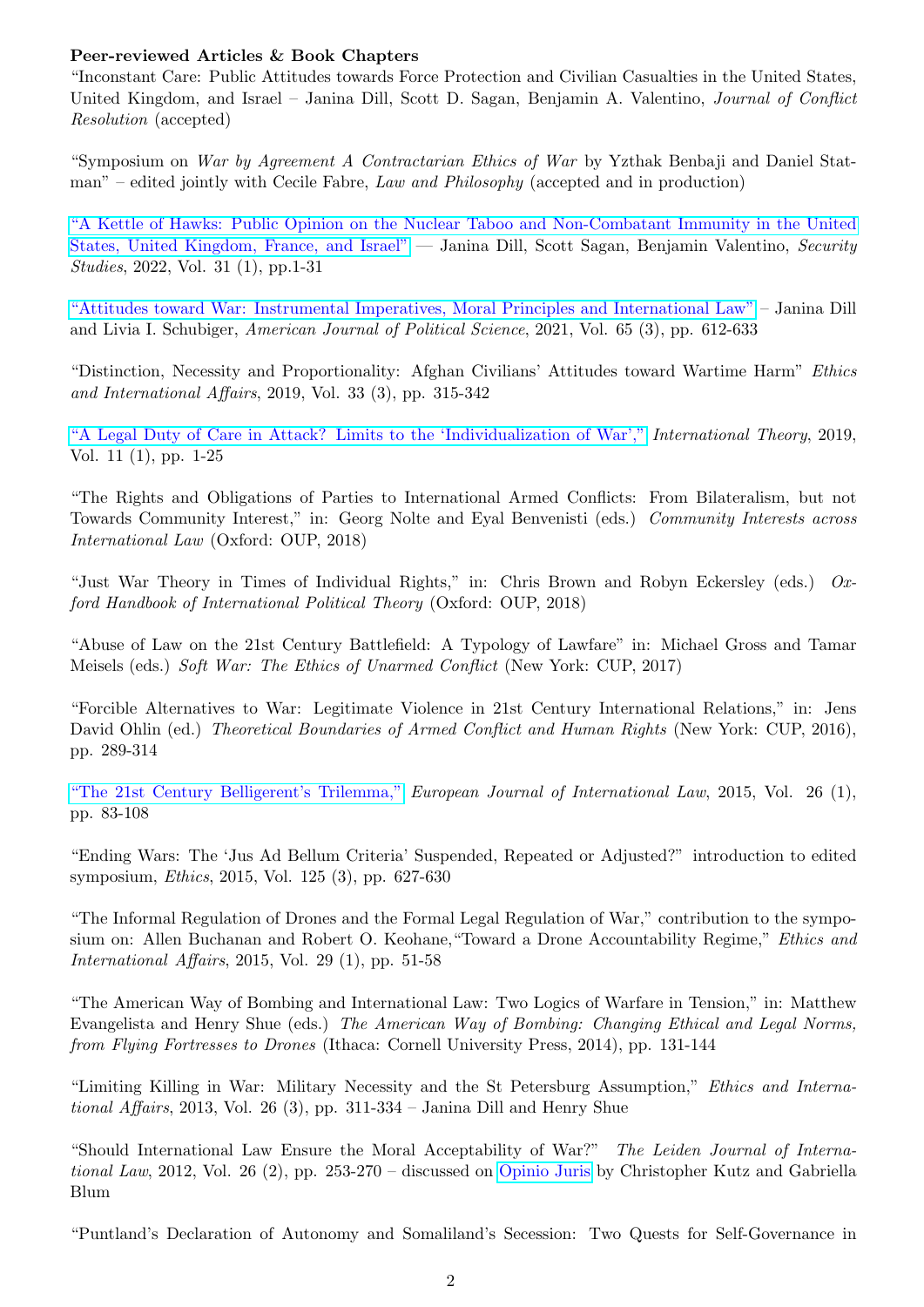a Failed State," in: Marc Weller and Katherine Nobbs (eds.) Asymmetric Autonomy and the Settlement of Ethnic Conflicts (Philadelphia: University of Pennsylvania Press, 2008 2010), pp. 278-297

"Staatszerfall als Neue Außenpolitische Herausforderung," in: Arne Niemann (ed.) Herausforderungen an die Deutsche und Europäische Außenpolitik (Dresden: TUD Press, 2005) – Janina Dill and Nicolas Lamp

#### Projects under Review & in Progress

"Threats to State Survival as Emergencies in International Law," revise and resubmit

"Why Ordinary People Care About International Law"– with Benjamin Valentino (pre-analysis plan)

"Consent, aggregation and War Support" – with Livia Schubiger (pre-analysis plan)

"The Construction of Liability: How Civilian Involvement in War Affects Their Victimization" - with Mara Redlich Revkin (pre-analysis plan)

"Sources of Blame for Civilian Casualties: Evidence from Iraq" - with Mara Redlich Revkin and Bob Underwood (pre-analysis plan)

#### Other Articles, Policy Papers & Blog-Posts

["The Moral Muddle of Blaming the west for Russia's Aggression"](https://www.publicethics.org/post/the-moral-muddle-of-blaming-the-west-for-russia-s-aggression) Public ethics, 2022

["General Comment 36: A Missed Opportunity?"](https://www.justsecurity.org/62473/general-comment-36-missed-opportunity/) Just Security, 2019

["What is Wrong with the Legal Principle of Proportionality?"](https://www.coleurope.eu/system/tdf/uploads/page/collegium_49.pdf?file=1&type=node&id=1103&force ) Proceedings of the 19th Bruges Colloquium, 2018, pp. 119-126

"Book Review: Law and Morality at War by Adil A. Haque," International Affairs, 2018, Vol.94 (4), pp. 929-930

["The DoD Law of War Manual and the False Appeal of Differentiating Types of Civilians,"](https://www.justsecurity.org/35068/dod-law-war-manual-false-appeal-differentiating-types-civilians/) Just Security, 2016

["Assessing Proportionality: An Unreasonable Demand on the Reasonable Military Commander?"](https://intercrossblog.icrc.org/blog/r19aesa7v1kylcc5a4hbcwvfx8imus) Intercross, Lawfare and EJIL Talk, 2016

["Five Don'ts for Introducing a Female Speaker,"](https://duckofminerva.com/2016/05/five-donts-for-introducing-a-female-speaker-and-why-this-matters.html) The Duck of Minerva and The Times Higher Education, 2016

"The Janus Faced Nature of International Law and War," Inspires, Issue 5, 2015

["Proportionate Collateral Damage and Why We Should Care What Civilians Think,"](https://www.justsecurity.org/21529/meaning-proportionate-collateral-damage-care-civilians/) Just Security, 2015

["Israel's Use of Law and Warnings in Gaza,"](http://opiniojuris.org/2014/07/30/guest-post-israels-use-law-warnings-gaza/) Opinio Juris, 2014

"Interpretive Complexity and the Principle of Proportionality," Proceedings of the American Society of International Law, 2014, Vol. 108, pp. 82-105

"Applying the Principle of Proportionality in Combat Operations," policy paper for ELAC, 2010

"The US' Battle with Collateral Damage in Afghanistan," policy paper for Oxford Analytica, 2009

"The Principle of Proportionality in the Conduct of War," policy paper for Oxford Analytica, 2009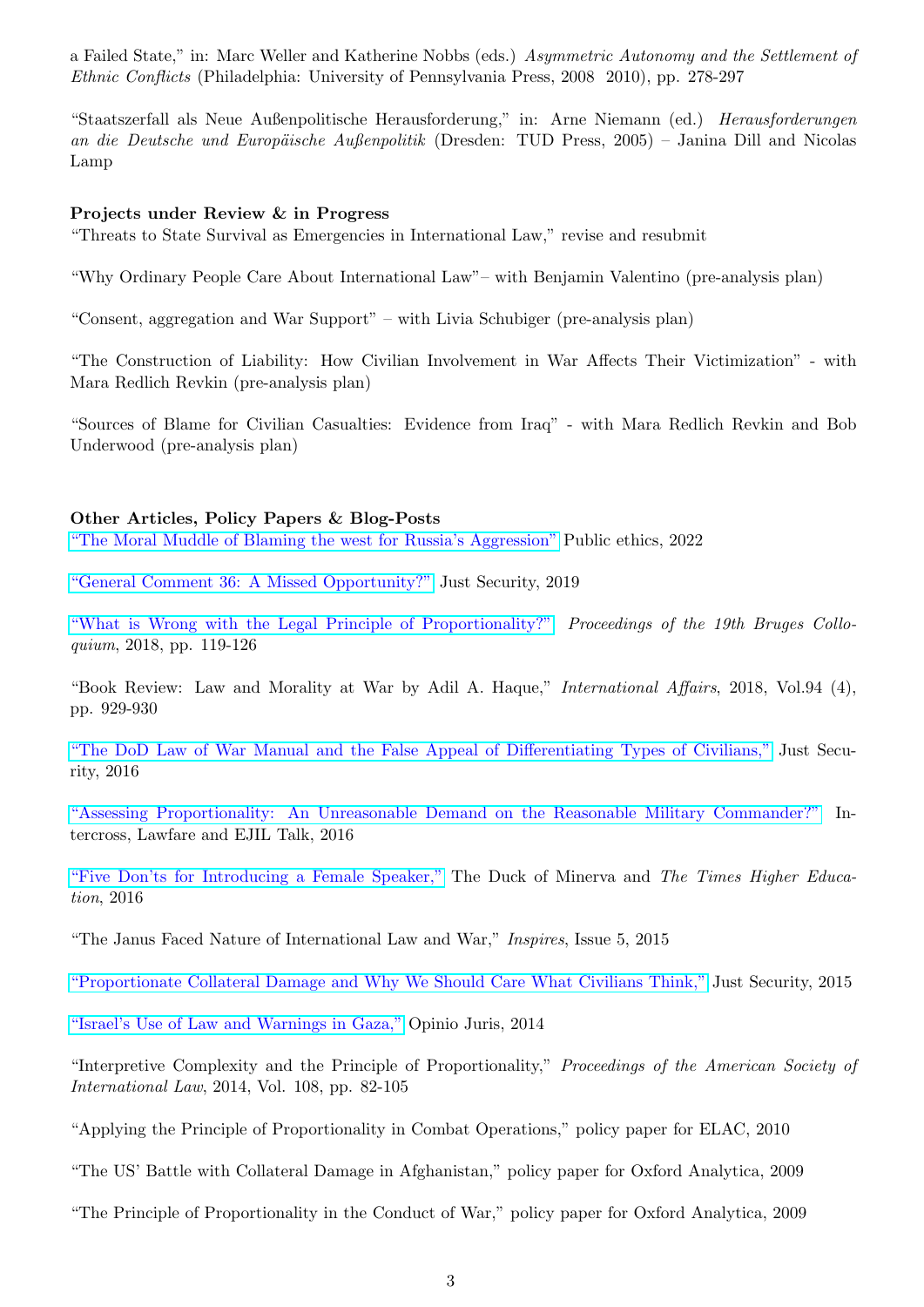"The Definition of a Legitimate Target of Attack: Not More than a Moral Plea?" Proceedings of the American Society of International Law, 2009, Vol. 103, pp. 229-232

### GRANTS

- MacArthur Foundation and Managing the Atom, with Scott D. Sagan, 2022
- Folke Bernadotte Academy, research grant, with Mara Revkin, 2022
- Nuffield College Academic Fund, research and conference grant, 2020
- Suntory and Toyota International Centres for Economics and Related Disciplines, research grant, with Livia Schubiger, 2017
- London School of Economics Research Infrastructure Investment Fund, research grant, 2017
- London School of Economics, start-up research grant, 2015-2017
- John Fell Fund, research grant, 2015
- British Academy/Leverhulme, small research grant, 2014
- Int. Studies Association, catalytic workshop grant, with Travers McLeod and Sarah Percy, 2013
- Society for Applied Philosophy, conference grants, 2011 & 2012
- Journal of Law and Society Fund, conference grant, 2012
- Department of Politics and IR, conference grants, with Jennifer Welsh, 2011 & 2012
- Oxford Law Faculty, research grants, 2011 & 2012
- Oxford Law Faculty, conference grants, with Dapo Akande, 2011 & 2012
- Norman Chester Fund, research support for graduate students, 2010
- Cyril Foster Fund, research support for graduate students, 2009 & 2010

# HONOURS & SCHOLARSHIPS

- Phillip Leverhulme Prize in Politics and International Relations, 2021
- Stanton Junior Faculty Fellowship, CISAC, Stanford University, 2019/20 (declined due to maternity leave)
- Joint Runner-up Birks Prize for Outstanding Legal Scholarship, Society of Legal Scholars, 2016
- Honourable Mention, Theory Section of the International Stuies Association Book Prize, 2016
- Nominated for a Teaching Excellence Award, LSE Student Union, 2016
- Shortlisted for an Innovation in Teaching Award, Oxford University Student Union, 2013
- Lord Bryce Prize, Political Studies Association, 2012
- Dasturzada Dr. Jal Pavry Memorial Thesis Prize, 2012
- Zuckerman Fellowship, Center for Int. Security and Cooperation, Stanford University, 2010/11 (declined)
- Max Weber Fellowship, European University Institute Florence, 2010/11 (declined)
- Doctoral Scholarship, German National Academic Foundation, 2008-2011
- Domus Scholarship, Merton College Oxford, two awarded per year, 2007-2010
- Doctoral Scholarship, German Academic Exchange Service, 2007-2009
- Academic Merit Award, Cambridge Trusts, 2007 (declined to take up scholarship in Oxford)
- Hölderlin Scholarship, German National Academic Foundation, 2006/7
- Fulbright Scholarship, German-American Fulbright Commission, 2005/6
- Erasmus Scholarship, European Union, 2004/5
- Scholar of the German National Academic Foundation, 2002-2008

#### TEACHING EXPERIENCE

# Department of Politics and IR, University of Oxford (current & former)

- The Development of the International System since 1900 (MPhil in IR)
- US Foreign Policy: Processes and Challenges (MPhil in IR)
- Research Workshop (DPhil in IR) and Research Design Seminar (MPhil in IR)
- IR214 Int. Relations (B.A. Joint Honour Schools of PPE and Politics/History), 2010 2015
- IR213 IR in the Era of two World Wars (B.A. Joint Schools of PPE and Politics/History), 2013
- IR212 IR during the Cold War (B.A. Joint Schools of PPE and Politics/History), 2012 2015

# International Institute of Humanitarian Law, San Remo (guest teacher)

Contribution to the Advanced Course on the Law of Armed Conflict (for military lawyers) in 2016, 2017,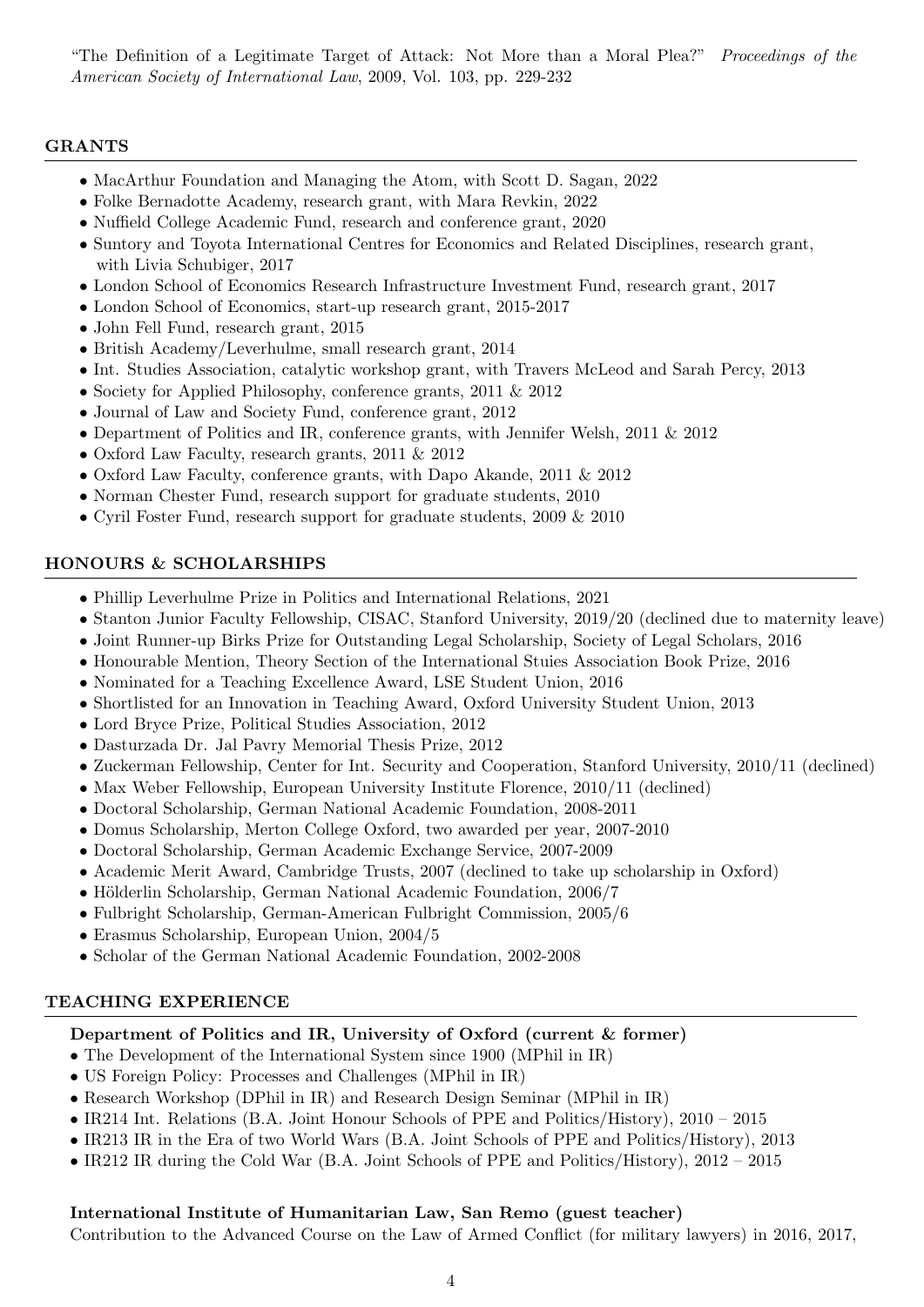Center for International Studies, Technische Universität Dresden (guest teacher) Law and Morality in IR (B.A. & M.A. in IR) in 2012 and 2014

Department of International Relations, LSE (2015 – 2017)

• IR436 IR Theory (MSc in IR Theory & MSc in IR Research)

• IR410 International Politics (MSc in IR)

• IR200 International Political Theory (BSc in IR)

### OTHER SELECTED ACTIVITIES

### Invited Talks & Podcasts

"Roots of law: Why ordinary people care about international law"

• IR Colloquium, University of Oxford, 2022 (Oxford)

"Threats to state survival as legal emergencies"

- Kolleg-Forschungsgruppe, The International Rule of Law, 2022 (online)
- NYU Law School, Hauser Colloquium, 20 September 2019 (New York)

"Public opinion on the nuclear taboo and non-combatant immunity norms"

- Royal United Services Institute, with Scott Sagan, 28 June 2021 (online)
- Duke University, Political Science Seminar, 19 September 2019 (Durham)
- University of Notre Dame, International Security Center, 17 September 2019 (Notre Dame)
- University of Haifa, School of Political Science, with Scott Sagan, 18 December 2018 (Haifa)
- Institute for National Security Studies Tel Aviv, with Scott Sagan, 17 December 2018 (Tel Aviv)

• University of Oxford, IR Colloquium, with Scott Sagan, 15 November 2018 (Oxford)

["The Gaza conflict: A panel discussion"](https://soundcloud.com/cxm-444054529)

• JIB JAB: The Law of War Podcast, 3 June 2021 (watched 1,200 times)

- ["Using the war law to assert legitimacy"](https://westernwayofwar.libsyn.com/using-the-war-law-to-assert-legitimacy)
	- The Western Way of War Podcast, 25 March 2021 (online)

"Attitudes towards war: instrumental imperatives, moral principles and international law"

- Yale University, Department of Political Science, 25 September 2019 (New Haven)
- University of Oxford, Nuffield Political Science Seminar, 13 February 2018 (Oxford)
- LSE, IR Department, with Livia Schubiger, 27 February 2018 (London)
- Center for Transnational Legal Studies, 1 November 2017 (London)

"A moral argument for a division of labor between IHRL and IHL"

• University of Oxford, Nuffield Political Theory Seminar, 5 February 2019 (Oxford)

• Warwick University, Center for Ethics, Law and Public Affairs, 27 November 2018 (Coventry) ["The moral, legal and military implications of 'collateral damage"'](https://www.youtube.com/watch?v=sNJAFyFf4Go&feature=emb_title)

• Harvard Law School, 11 April 2018 (Boston)

"The principle of proportionality in non-international armed conflict"

• College of Europe, IHL Colloquium, 18 October 2018 (Bruges)

"Afghan civilians' attitudes towards wartime harm"

- University of Oxford, Human Rights Consortium, 14 March 2018 (Oxford)
- University of Oxford, New College Political Ideas Seminar, 1 March 2018 (Oxford)
- LSE, German Symposium, 28 February 2017 (London)
- Auslandstreffen der Studienstiftung des Deutschen Volkes, 6 October 2016 (Oxford)
- LSE, Transitional Justice Network, 19 May 2016 (London)
- City University Law School, 11 May 2016 (London)
- University College London, Faculty of Law, 9 November 2015 (London)

"The duty of care towards the enemy"

• Tel Aviv University, The Buchman Faculty of Law, 19 December 2016 (Tel Aviv) "The 21st century belligerent's trilemma"

- Oxford University, Strategic Studies Group, 2 June 2015 (Oxford)
- University of York, Department of Politics, 21 May 2015 (York)
- Brunel University Law School, 15 February 2015 (Uxbridge)
- University of Tel Aviv, Department of Political Science, 20 March 2015 (Tel Aviv)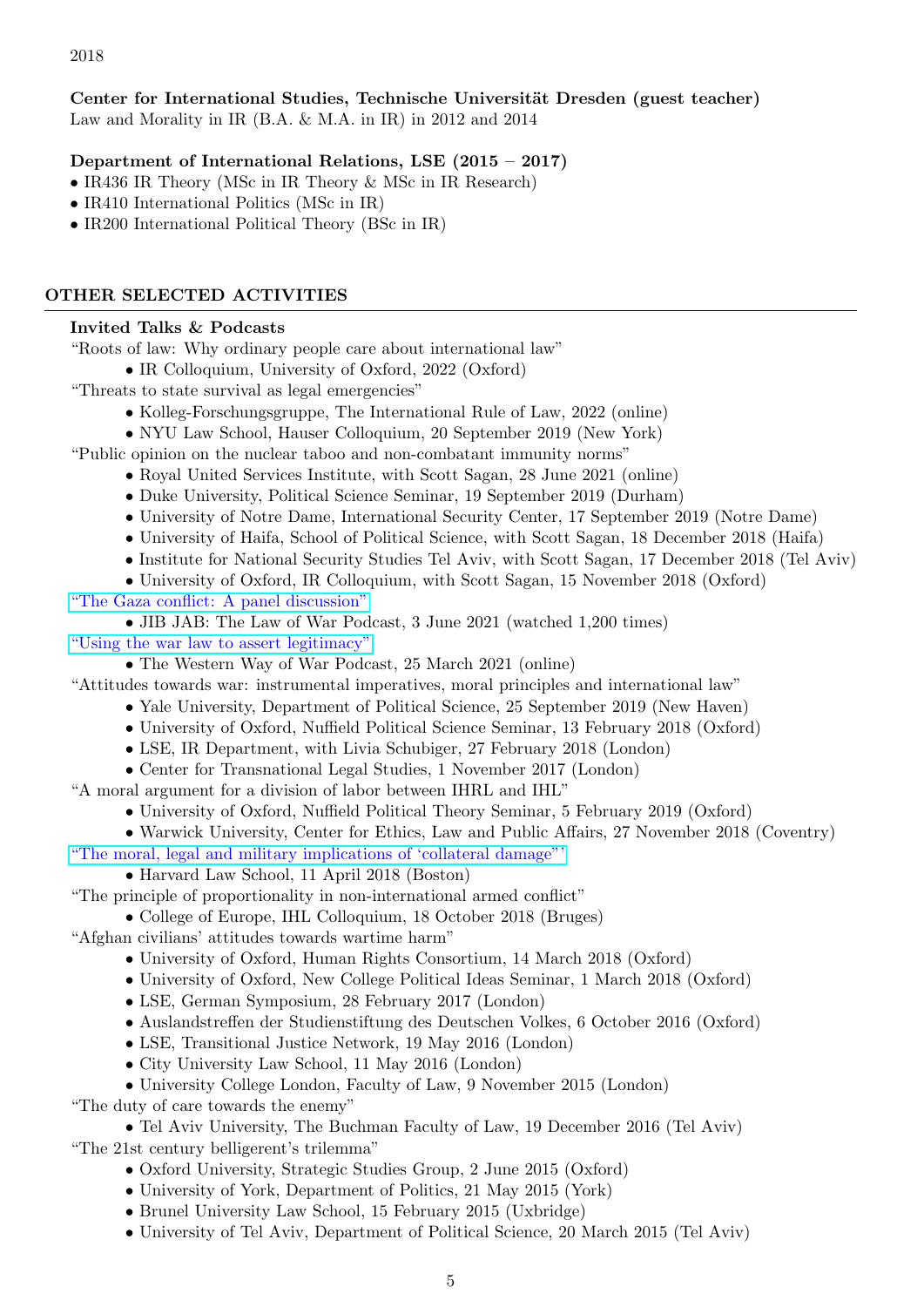- University of Waterloo, Balsillie School of International Affairs, 21 November 2014 (Waterloo)
- Northwestern University, Department of Political Science, 19 November 2014 (Chicago)
- University of Oxford, Merton College, 14 September 2014 (Oxford)
- Interdisciplinary Center Herzliya, 25 June 2014 (Herzliya)
- Cornell Law School, 21 March 2014 (Ithaca)

"Targeting apartment buildings in Gaza"

• Lawyers for Palestinian Human Rights, 6 Oct. 2014 (London)

"Can law make war better in the 21st century?"

• Lawyers Without Borders, 28 January 2014 (Oxford)

"The partial effectiveness of international law in US air warfare"

- University of Oxford, Changing Character of War Center, 19 February 2013 (Oxford)
- Warwick University Law School, 2 Feberuary 2011 (Warwick)

"The protection of individual rights in war"

• Sydney University, 18 June 2012 (online)

# Expert Meetings & Round-tables

• Briefing for the Church of England's Public Affairs and Parliamentary Teams: "How citizens of nucleararmed democracies think about nuclear use," 2 September 2021 (online)

• Cyril Foster Lecture 2020: ["Reflecting on the advances in international relations - 60th Anniversary](https:https://www.youtube.com/watch?v=2MTcdhtd5ys) [Roundtable,"](https:https://www.youtube.com/watch?v=2MTcdhtd5ys) 15 December 2020 (online)

• UK Ministry of Defence Briefing: "Cross-national differences in attitudes towards nuclear weapons," 6 August 2019 (London)

• Round-table: "The RAF and airstrikes: Working to protect civilians," Chatham House and Action on Armed Violence, 3 December 2018 (London)

• Round-table: ["Challenges to protecting civilians in armed conflict,"](https://www.youtube.com/watch?v=vKXMuUyKglg) ELAC Colloquium, 19 October 2018 (Oxford)

• FCO Expert Series on International Humanitarian Law: "The status of persons and direct participation in hostilities," 24 July 2018 (London)

• International Expert Meeting: "US foreign policy, Asia Pacific strategy study," Office of Net Assessment, US Department of Defense, 9-16 September 2017 (Washington DC)

• Round-table: "Just war theory in the 21st century: Why can't we all just get along?" ISA 2017 (Baltimore)

• International Expert Meeting: ["The Principle of Proportionality and Rules Governing the Conduct of](https://www.icrc.org/en/document/international-expert-meeting-report-principle-proportionality) [Hostilities under IHL,"](https://www.icrc.org/en/document/international-expert-meeting-report-principle-proportionality) Int. Committee of the Red Cross, 22-23 June 2016 (Quebec)

• Round-table: "Just war theory in the 21st century: Why can't we all just get along?" ISA 2017 (Baltimore)

• Round-table: "New dilemmas in ethics, technology and war," American Academy of Arts and Sciences, 29 November 2016 (London)

• Round-table: ["Human shields in contemporary armed conflict,"](https://www.youtube.com/watch?v=-MHDy6whU28) Geneva Academy of International Humanitarian Law and Human Rights, 19 April 2016 (Geneva)

• Round-table: "Moral foundations and natural law," St Petersburg Int. Legal Forum, 27 May 2015 (St Petersburg)

• Round-table: "Interpretive complexity and the international humanitarian law principle of proportionality," ASIL 2014 (Washington DC)

• Round-table: "Being an early career researcher," Merton College, 5 March 2013 (Oxford)

• Invited Judge: 7th National Competition on International Humanitarian Law, The ICRC in Israel and the Occupied Territories, November 2013 (Jerusalem)

• Round-table: "What I interpret and how," Interpretive Analysis Network Oxford, 22 May 2011 (Oxford)

• Expert Meeting: "Intangibles of security," NATO Science for Peace and Security Programme and the European Science Foundation, 21/22 April 2009 (Brussels)

# Conference Talks & Workshop Participations

• Panel discussion: "Agreed to nothing? Non-binding commitments in managing peace and conflict," Goethe Universität Frankfurt, 4-5 July 2019 (Frankfurt am Main)

• Panel discussion: "Die Legitimität der bestehenden Weltordnung," Technische Universität Dresden, Zentrum für Internationale Studien: Vom Wert der Kooperation in Zeiten des Nationalpopulismus, 24-25 May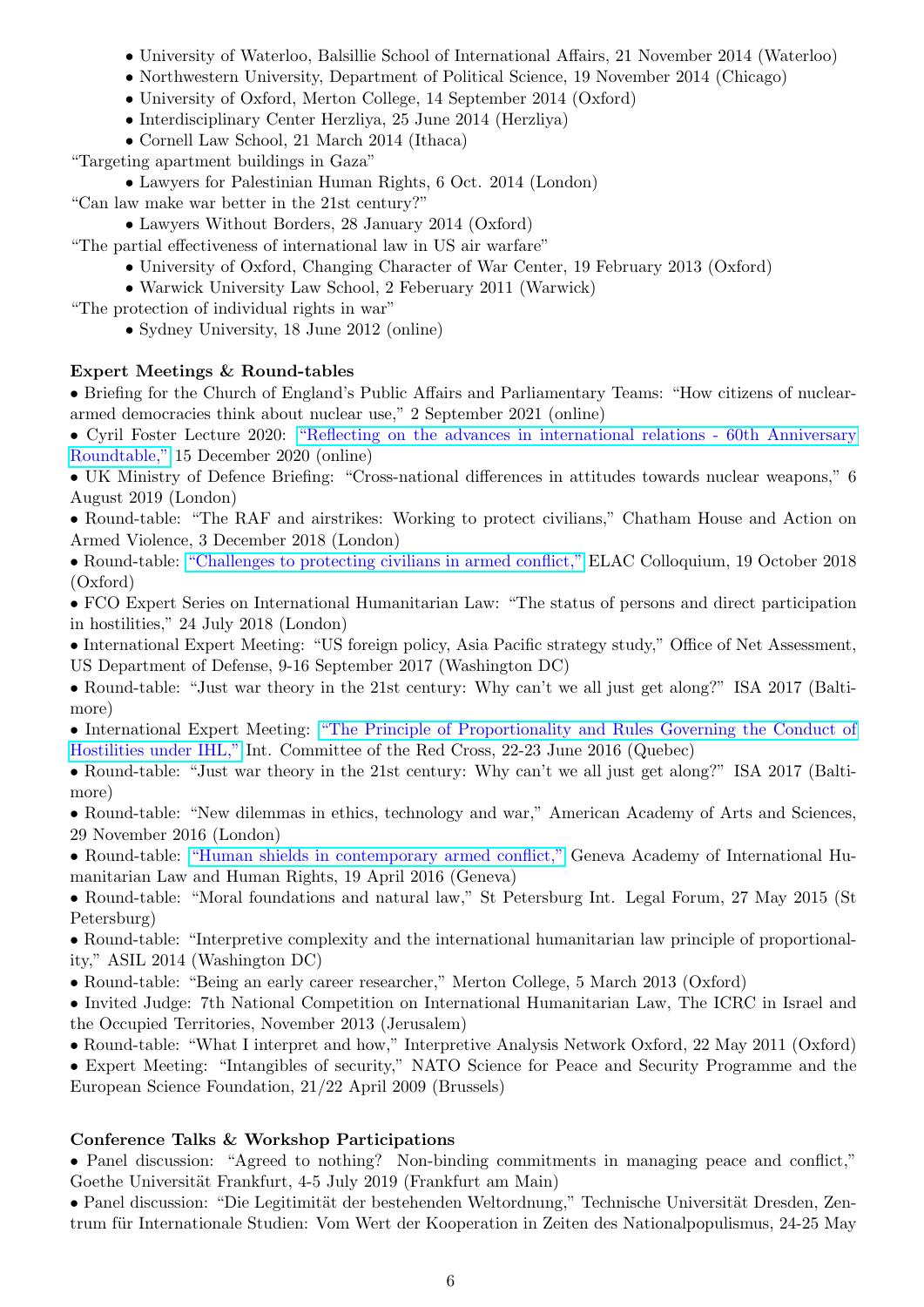2019 (Dresden)

• Workshop: "The transatlantic workshop on int. law and armed conflict," Int. Committee of the Red Cross, Oxford Martin School, University of Texas, 26-27 July 2018 (Florence)

• Workshop: "The individualization of war," European University Institute, 11-12 June 2018 (Florence)

• Workshop: "The transatlantic workshop on int. law and armed conflict," Int. Committee of the Red Cross, Oxford Martin School, University of Texas, 20-21 July 2016 (Oxford)

• Conference talk: "The interplay of technology and norms on the 21st century battlefield," University of Nottingham: "Airpower and war in the 21st century," 13 June 2014 (Nottingham)

• Workshop: "Contemporary challenges to the law of armed conflict," Interdisciplinary Center Herzliya, 23 June 2014 (Herzliya)

• Conference talk: "The morality of self-defence and the morality of war," Institut für Technologie und Frieden, 11 May 2012 (Cologne)

• Conference talk: "Changing war," Centre for Ethics and Technology – 3 Technical Universities: "Just war theory and practice," 25 September 2011 (The Hague)

• Conference talk: "The normative success of international law in regulating air operations," University of Birmingham: "Exploring the frontiers of air power research," 7 September 2011 (Birmingham)

• Conference talk: "Proportionality: fatal indeterminacy?" Wolfson College: "The President's seminar," 22 November 2010 (Oxford)

• Conference talk: "International humanitarian law: A misnomer?" BISA, Law Working Group, 18 June 2008 (London)

• Workshop: Multinational Workshop on Rules of Engagement, International Institute of International Humanitarian Law, September 2008 (San Remo)

# Conference Papers

• "Roots of Law: Why Ordinary People care about International Law," BISA 2022, (Newcastle) [preanalysis plan]

• "The Construction of Liability: How Civilian Involvement in War Affects Their Victimization," Oxford Institute for Ethics, Law and Armed Conflict: "The moral psychology of war," 13/14 May 2021 (online) ASIL Mid-year Meeting 2021 (online) [pre-analysis plan]

• "The Consent of "the Intervened": Moral Intuitions About Other-Defence and U.S. Support for Military Intervention Abroad," Oxford Institute for Ethics, Law and Armed Conflict: "The moral psychology of war," 13/14 May 2021 (online) ISA 2022 (withdrawn due to pandemic) [pre-analysis plan]

• "How Democracies Fight: Attitudes towards Force Protection and Civilian Immunity in the United States, United Kingdom and Israel", ISA 2021 (online) [published]

• "Is War Still a Legal Emergency?" CISAC: "Revisiting the laws on nuclear weapons," 22-23 February 2019 (Stanford), APSA 2019 (Washington DC) & ISA 2017 (Baltimore) [under review]

• "A Moral Argument for a Division of Labour between IHRL and IHL," ISA 2019 (Toronto) [published]

• "The Anatomy of Cross-national Differences in Public Opinion on the Use of Force" APSA 2018 (Boston) & ISA 2018 (San Francisco) [published]

• "Attitudes towards War," APSA 2018 (Boston) & ISA 2018 (San Francisco) [published]

• "Can the United States Escape the Collateral Damage Dilemma in Afghanistan?" APSA 2017 (San Francisco) [published]

• "The Legal Chimera of the Duty of Care in War," University of Wisconsin: Critical, historical and comparative perspectives on IHL, 21-22 April 2017 (Madison) [published]

• "The Impact of Criminalization on the Conduct of War," ISA 2016 (Atlanta)

• "Community Obligations in IHL," Freie Universität Berlin: Community obligations in contemporary international law, 15/16 October 2015 (Berlin) [published]

• "The Problem with War," Oxford Institute for Ethics, Law and Armed Conflict: "Forcible alternatives to war," 5 September 2014 (Oxford) & ASIL Meeting of the Political Theory Interest Group, 8 November 2013 (Washington DC) [published]

• "Moral Ban or Legal Prohibition: On the Success of Norms," ISA 2014 (Toronto)

• "Choosing the Target: Between Legal Assumptions of Sufficiency and a Practical Imperative of Efficiency," ESIL 2013 (Amsterdam) [published in book]

• "Will the ICC Further the Emerging Duty of Care in War?" ISA 2013 (San Francisco)

• "International Legal Norms, Dependent but Separate," ISA Catalytic Workshop: What makes legal norms distinctive? 2 April 2013 (San Francisco) [published in book]

• "Responsibility in the Laws of War," Warwick Law School: Symposium on Responsibility, 12 October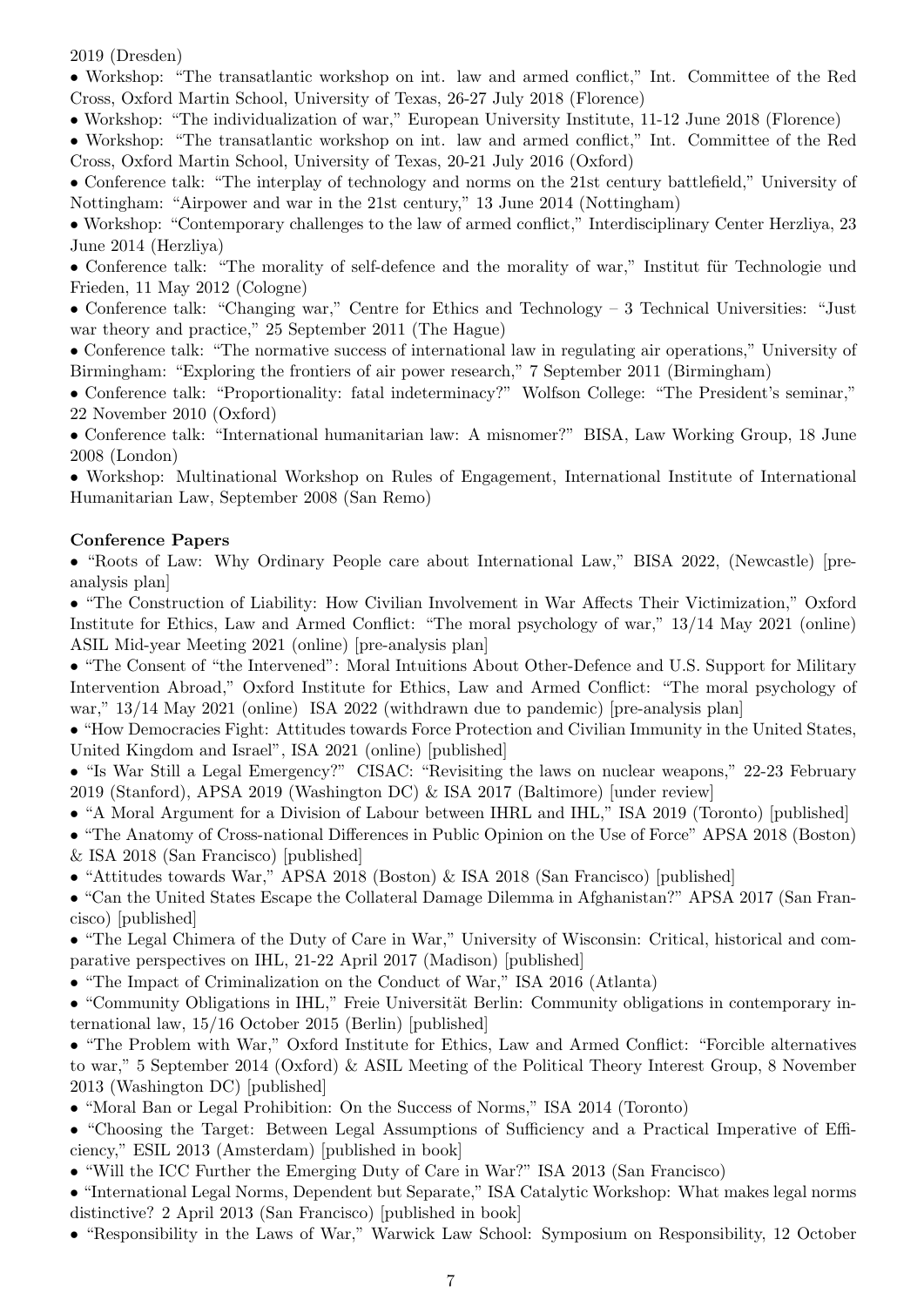2012 (Warwick)

• "Contributions to a Constructivist Theory of Int. Law," BISA 2012 (Edinburgh) [published in book]

• "Responsibility in the Laws of War: Between Criminal Liability and Truncated Moral Agency," ISA 2012 (San Diego)

• "Changing War, Not Law," ELAC: "Law and ethics in war," 1 September 2011 (Oxford)

• "Efficiency versus Necessity: Two Logics of Air Targeting," Cornell University: Bombing – How legal and ethical norms change, 8 April 2011 (Ithaca) [published]

• "The Definition of a Legitimate Target of Attack: Not More than a Moral Plea?" ASIL 2009 (Washington DC) [published in book]

- "IHL, Individual Responsibility and the Rule of Law in War," ISA 2009 (New York)
- "The Influence of Law on US Air Targeting Practices in the two Gulf Wars," ISME 2009 (San Diego)
- "Precautionary Measures in Attack: A Legally Warranted Moral Hazard?" BISA 2008 (Exeter)
- "US Air Force Targeting since the End of the Cold War," Cornell University: "Human rights at war: A comparative study," 9 November 2007 (Ithaca) [published]

### Invited Comments

- "Liberalism and International Relations," paper by John Ikenberry, 4 October 2019 (London)
- "Trump and the World," paper by Peter Trubowitz, 14 June 2019 (Oxford)
- "Technology Roulette: Managing Loss of Control as Many Militaries Pursue Technological Superiority." report by Richard Danzig, Future of Humanity Institute, 16 May 2019 (Oxford)
- Just Securitization, book manuscript by Rita Floyd, 26 March 2018 (Birmingham)
- "Moral Shields," paper by Adil Ahmad Haque, 2 September 2016 (Florence)
- "The Methodology of Just War Theory," paper by Allen Buchanan, 20 May 2016 (London)
- Law and Morality at War, book manuscript by Adil Ahmad Haque, 2 April 2016 (Washington DC)
- "Selective Prosecution and the Legitimacy of the ICC," paper by Thomas Christiano, 28 August 2015 (Stockholm)

• "International Institutional Regulation of Lethal Drones," paper by Allen Buchanan and Robert O. Keohane, 5 September 2014 (Oxford) [published]

- "Do Dead Civilians have Human Rights?" paper by Susan Breau, 13 February 2014 (Oxford)
- "After Neorealism: IR Theory as a Heuristic Resource," book chapter by Adam Humphreys, 17 Jan. 2013 (Oxford)

• "Unsatisfying Wars: Degrees of Risk and Legitimate Goals of War," paper by Gabriella Blum and David Luban, 31 August 2012 (Oxford)

- "IR: The Relevance of Theory to Practice," paper by Joseph Nye, 12 May 2011 (Oxford)
- "The Law Applies but What Law?" paper by Charles Garraway, 9 April 2011 (Ithaca)
- "Humanitarian Intervention: The Costs of a Duty," paper by Cécile Fabre, 9 February  $2011$ (Oxford)
- "Just Cause: A Contractarian Analysis," paper by Yitzhak Benbaji, 7 October 2010 (Oxford)
- "Social Norms and Agency in World Politics," paper by Robert O. Keohane, 26 March 2010 (Princeton)

• "Indiscriminate Disproportionality: Another Attempt at Rules with Teeth," paper by Henry Shue, 26 January 2009 (Oxford)

#### SERVICE

#### Departmental & College Offices

- Course Director of the MPhil in IR, 01/2021–present
- Member of the Exam Board of the MPhil in IR, 10/2020–present
- Equality and Diversity Fellow, Nuffield College, 01/2021-present

#### (Co-)Convener of Research Groups (selected)

- Oxford Institute for Ethics, Law and Armed Conflict, Oxford Blavatnik School, 11/2018-present
- Security and Statecraft Workshop, Department of IR, LSE, 2016/7
- Axis of Protection, joint seminar series of the Universities of Reading, Exeter and Oxford, 2014/5
- Oxford War Group, informal colloquium, DPIR & Faculty of Philosophy, 2010-2014
- Interpretive Analysis Network, methods colloquium for graduate students, DPIR, 2012/3

#### (Co-)Organizer of Events (selected)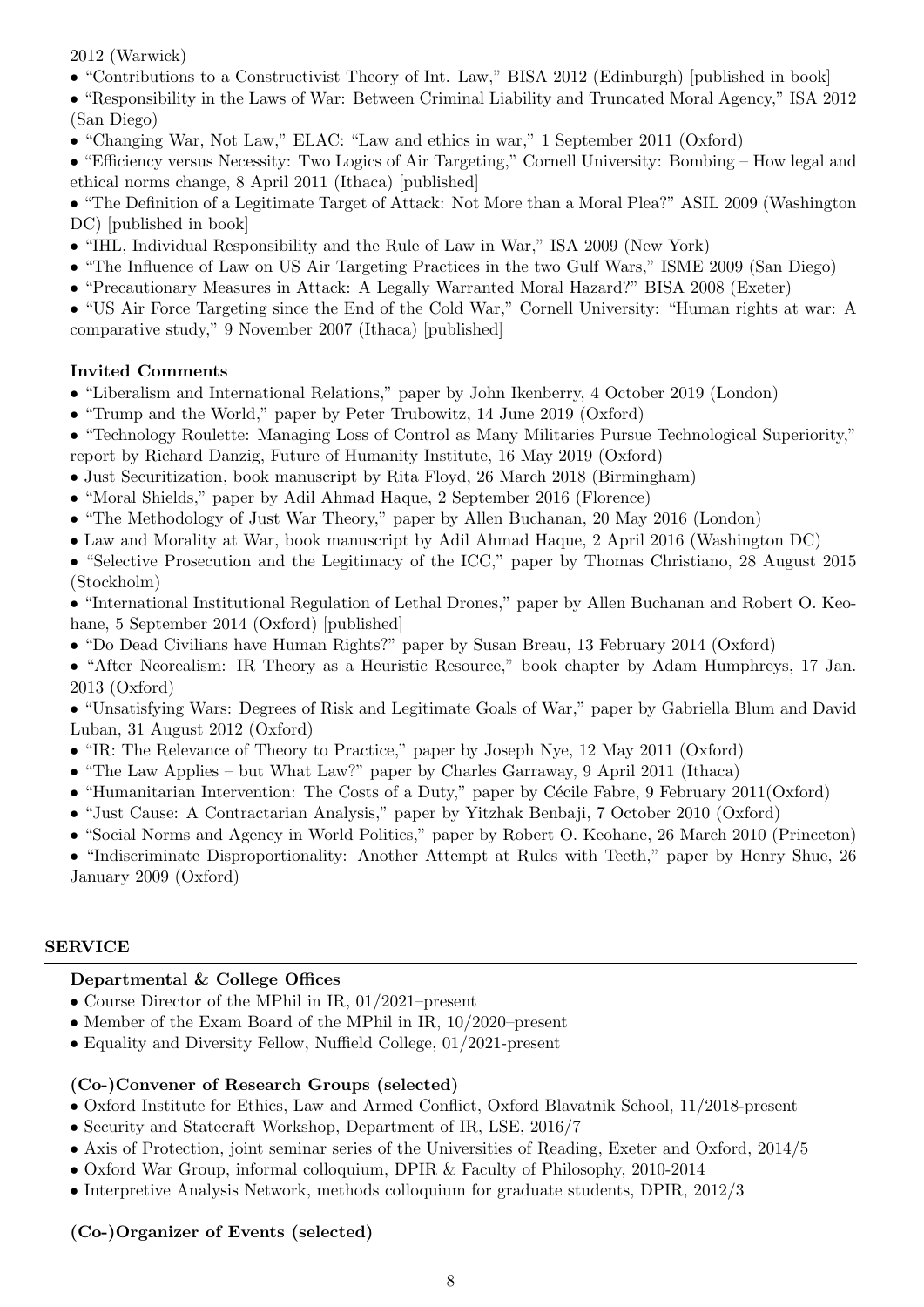- Conference:"The moral psychology of just wars," ELAC, 13/14 May 2021 (online)
- Book Workshop: "War by Agreement by Yzhak Benbaji and Danny Statman," ELAC and Nuffield Political Theory Group, 1 December 2020, with Cecile Faber and Cecile Laborde (online)
- Conference: "Human rights and the resort to force," ELAC, 14/15 November 2019, with Dapo Akande
- Student workshop: "Creativity in research with Chris Reus-Smit," Nuffield College, 7 May 2019 (Oxford)
- Roundtable: "International law: Rules with power?" ISA 2018 (San Francisco)
- Panel: "Attitudes towards violence and their implications for military strategy," ISA 2018 (San Francisco)
- Conference: "Survey research on killing in war: What have we learned?" LSE, 28 Oct. 2016 (London)
- Conference: "Violent IR in the 21st Century," LSE, 20/21 November 2015 (Cumberland)
- Conference: "Forcible alternatives to war," ELAC, 5-6 September 2014 (Oxford)

• Conference: "What makes legal norms distinctive?" ISA catalytic workshop, 2 April 2013, with Sarah Percy and Travers McLeod (San Francisco)

- Panel: "Legalization, criminalization and contestation: On the 'success' of norms," ISA 2014 (Toronto)
- Conference: "Ending wars," ELAC, 30-31 August 2012 (Oxford)
- Conference: "Law and ethics in war," ELAC, 1-2 September 2011 (Oxford)
- Panel: "Is individual responsibility the key to the rule of law in war?" ISA 2009 (New York)

# Committee Member (current and former)

- Divisional Graduate Studies Committee (ex officio), Social Science Division, 10/2021-present
- Welfare Committee, Nuffield College, 01/2021-present
- Equality and Diversity Committee, Nuffield College, 01/2021-present
- Joint Consultative Committee (ex officio), Department of Politics and IR, 01/2021-present
- Graduate Studies Committee (ex officio), Department of Politics and IR, 01/2021-present
- Steering Committee of ELAC, 05/2011-08/2015, 07/2018-present
- Governing Body, Nuffield College, 10/2017-present
- Politics Group, Nuffield College, 10/2017-present
- International Relations Undergraduate Panel, Department of Politic and IR, 10/2017-present
- Sub-faculty, Department of Politics and IR, 10-2017-present
- Center for International Studies Committee, Department of Politics and IR, 01/2021-12/2022
- Investment Committee, Nuffield College, 10/2018-12/2019
- Domestic Committee, Nuffield College, 10/2017-08/2019
- Academic Committee, Rothermere American Institute, 10/2017-09/2019
- Martin White Memorial Committee, Department of IR, LSE, 12/2015-09/2017
- Equality and Diversity Committee, Department of IR, LSE, 10/2015-09/2017
- Oxford Centre for Socio-Legal Studies, Associate Fellow 10/2012-08/2015
- Steering Committee of the Oxford Program on the Changing Character of War,  $10/2012-08/2015$
- Conveners of Public International Law, Faculty of Law, University of Oxford,  $10/2010-08/2015$

# Referee

American Journal of Political Science, American Political Science Review, British Academy, British Journal of Political Science, Cambridge University Press (New York and Cambridge), Comparative Political Studies, European Journal of International Law, European Journal of International Security, European Journal of Political Theory, International Affairs, International Organization, International Studies Quarterly, International Theory, Israel Science Foundation, Israel Yearbook of Humanitarian Law, Journal of Conflict and Security Law, Journal of Conflict Resolution, Journal of Peace Research, Journal of Political Philosophy, Journal of Politics, Law and Society Review, Legal Theory, Nature: Human Behaviour, Oxford University Press (Oxford and New York), *Perspectives on Politics*, *Political Psychology*, Routledge, *Security Studies*, St Antony's International Review, Yearbook of International Humanitarian Law

Editorial Board Member: International Politics, International Theory

# Examiner

MSc in International Relations (Department of IR, LSE), MSc in International Relations Theory (Department of IR, LSE), MPhil in International Relations (Department of Politics and IR, University of Oxford), DPhil in International Relations (Department of Politics and IR, University of Oxford), MSt in Diplomatic Studies (Foreign Service Programme, University of Oxford)